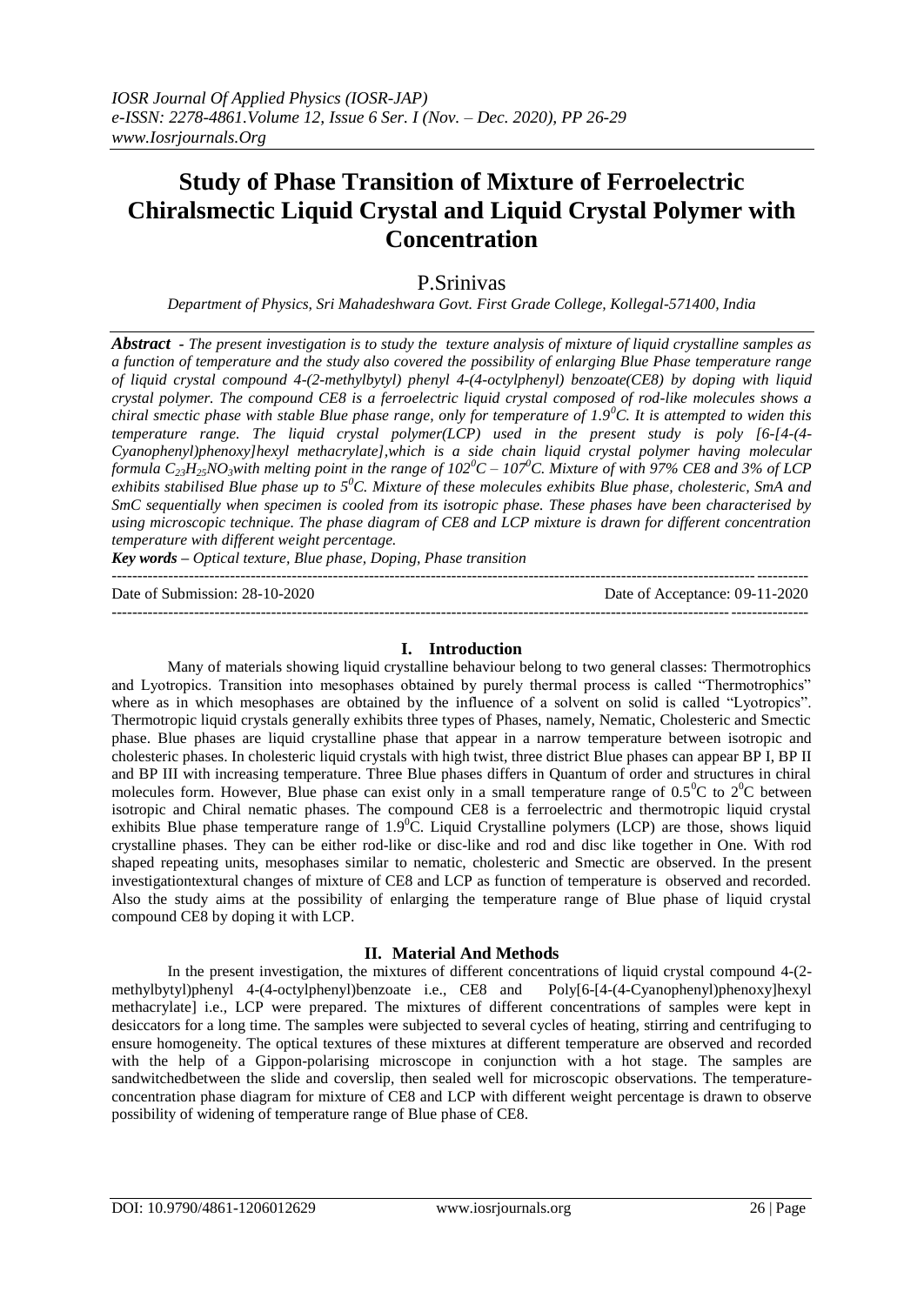## **III. Optical Texture Studies**

Molecular Orientations of Optical textures shown by the sample were observed and recorded using Gippon polarising microscope in conjunction with hot stage. The specimen, in each case, is taken in the form of thin film and sand witched between the slide and covering slip. The concentrations of 1% to 10% of LCP in CE8 have been taken for experimental study. When the specimen of 97% of CE8 and 3% of LCP is cooled from isotropic phase, specimen passes through Blue phase, Cholesteric, Sm A and Sm C sequentially. This has been recorded. However, the similar sequential phase changes have been noted for all concentrations of 1% to 10% of LCP in CE8. while sample is cooled from its isotropic phase, the genesis of nucleation starts in the form of small bubbles growing radially, which are identified as spherulitic textures of cholesteric phase. Shown in fig(a). On further cooling the specimen, the texture slowly transform to Sm A phase in which molecule are arranged in layers and the texture is shown in fig(b). On further cooling the specimen, the unstable Sm A phase changes to Sm C phase as shown in  $fig1(C)$ . The specimen enters to the crystalline phase on further cooling.



*Fig-1(a) Fig-1(b)*





*Fig-1(c)* Figure1.Microphotographs obtained in between the crossed polar 1(a)Spherulitic texture of cholesteric phase , 1(b)Texture of Sm A phase(250 X), 1(c)Texture of Sm C phase(250 X)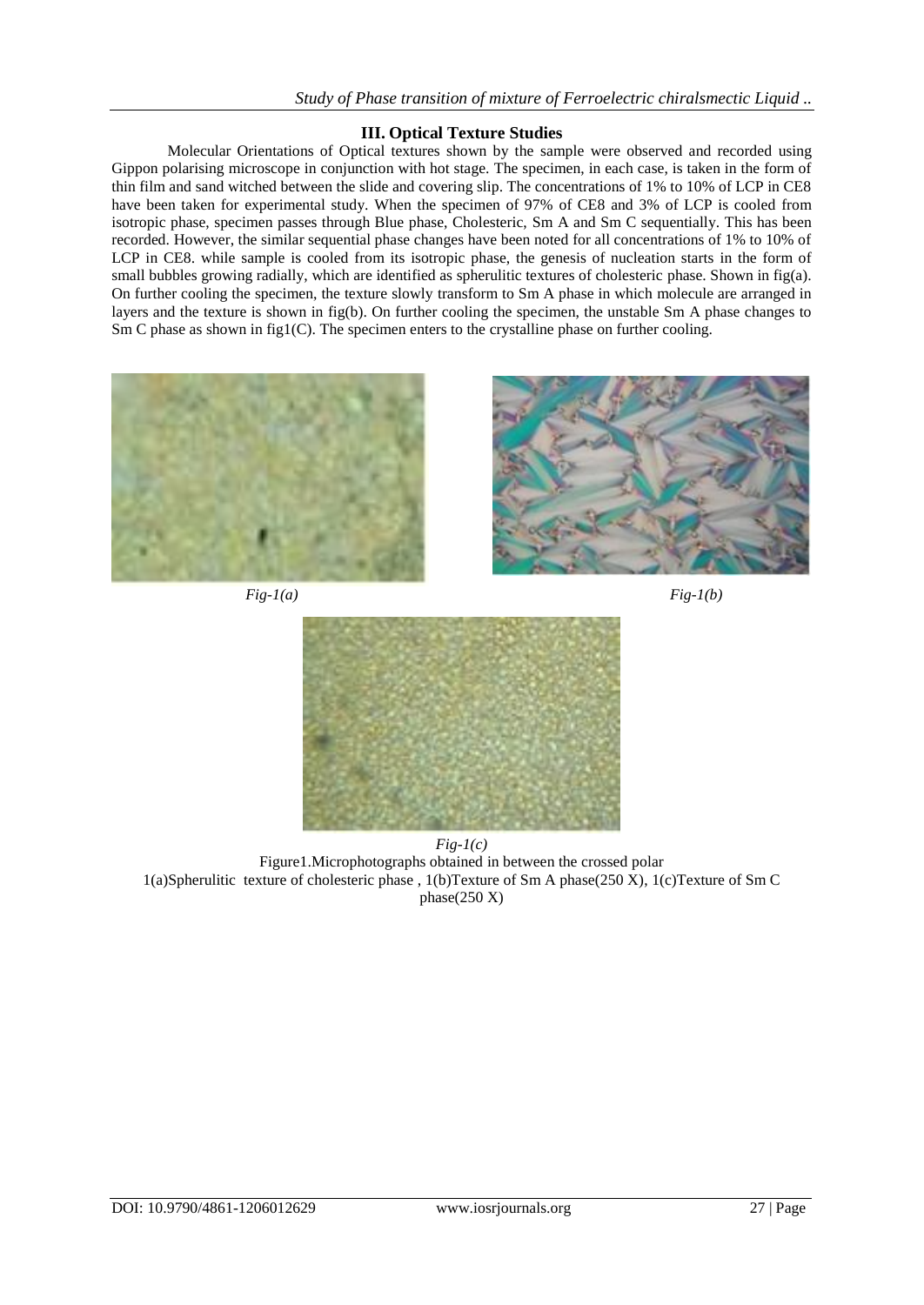

The temperature concentration phase diagram of homogeneous mixture of CE8 and LCP with different weight percentage is shown in  $fig(2)$ . The phase diagram indicates, Blue phase appears to be stable for considerable range of temperature up to  $5^{\circ}$ C with concentration of 97% of CE8 and 3% of LCP. Also, the Blue phase appears to be stable over an increased concentration of up to 10% addition of polymer liquid crystal to CE8. The enlarging of temperature range of Blue phase may be due to localisation of polymer networks in declination centres and hence rapid decrease in the ordered structure in liquid crystal phase.

#### **V. Conclusion**

Microscopic investigation of mixture of liquid crystal compound CE8 and Liquid crystal polymer(LCP) for concentrations of 1% to 10% of LCP in CE8 indicated the existence of Blue phase, cholesteric, SmA and SmC phases sequentially when the mixture is cooled from isotropic phase. The enlargement of temperature range of Blue phase starts with doping of LCP to CE8 from 1% of LCP and 99% of CE8. A mixture with 97% of CE8 and 2% of LCP, there is stabilisation of Blue phase up to  $5^{\circ}$ C. The Blue phase is stable over a concentration of upto 10% addition of LCP.

#### **References**

- [1]. N.D.Mermin, "crystalline liquid: the blue phases", Reviews of Modern physics, Vol.61, PP. 385-432, 1989
- [2]. Ujjie, S and Yano, Y.Chem(2000) Commun 79-80.<br>[3]. Y.K.Kikuchi, "Polymer stabilised liquid crystal blu
- [3]. Y.K.Kikuchi, "Polymer stabilised liquid crystal blue phases", Nature materials, Vol.1, PP. 64-67 September(2002).
- [4]. H.Kitzerow, "Blue phase come of age: a review", in Proc SPIE 7232, Emerging liquid crystal technologies IV 723205, San Jose, CA,(2009)
- [5]. Govindaiah.T.N., Sreepad.H.R., Nagappa and Mahadeva.J.(2014). Mol.Cryst.liq.cryst.593,51-60.
- [6]. Mahadeva, J and Govindaiah.T.N, Optical and Electro optical studies on liquid crystalline material, Mol.cryst.liq.cryst.,631,646(2016).
- [7]. Porov.P.et.al, Optical studies of dye doped cholesteric liquid crystal, Jon of liquid crystals, V-1 (2016)
- [8]. Mahadeva, J.et.al, Optical studies on cholesteric and sematic phases of Ternary mixtures of liquid crystalline materials, proceedings of National level seminar on crystallography, Bharathi college, Bharathinagar, Karnataka(2018).